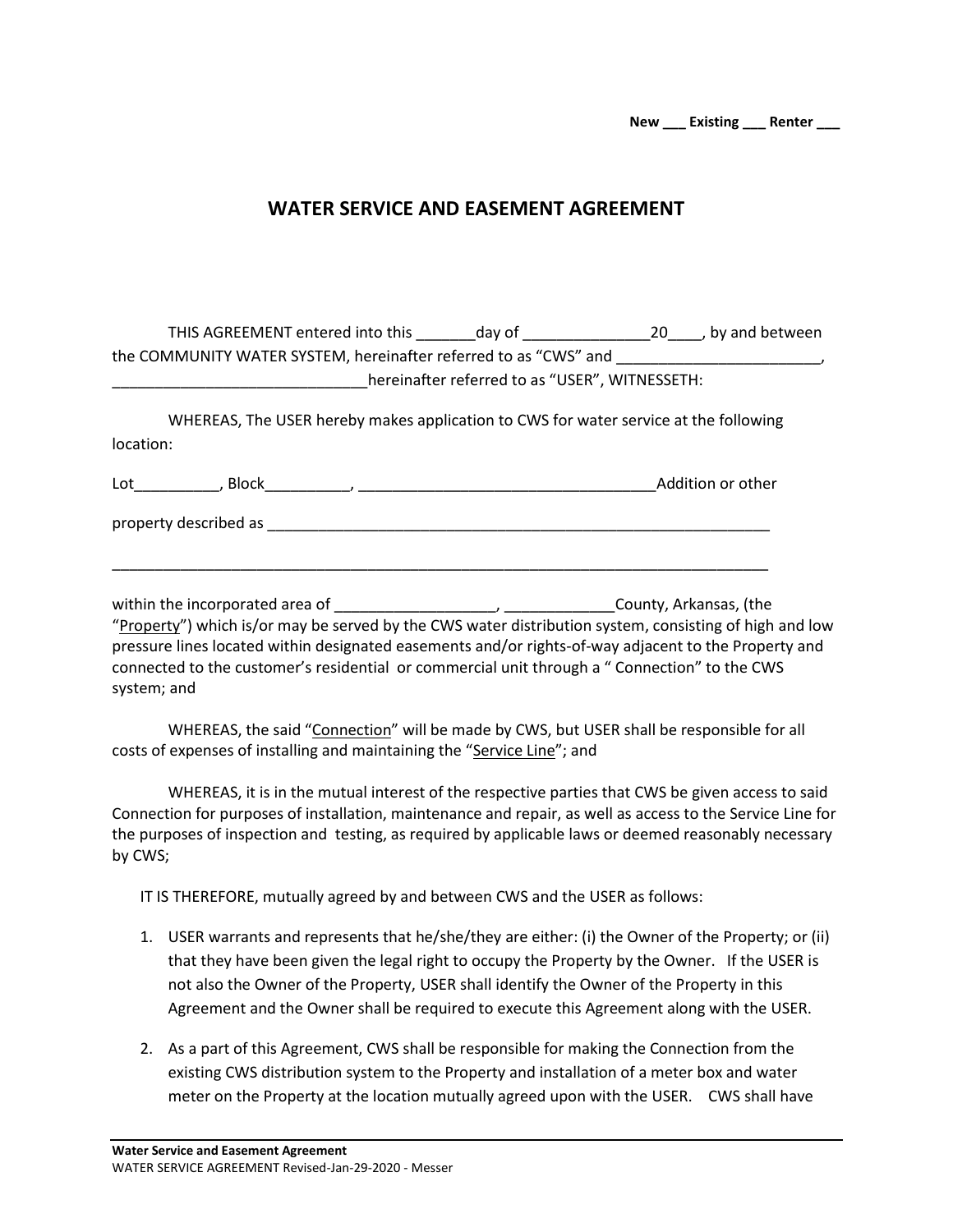the sole right to perform any work inside the meter box and USER hereby agrees that USER will not tamper with or alter in any way the CWS meter or equipment located within the meter box. Any altering, tampering with or damaging of CWS lines or equipment shall be grounds for CWS to cease providing water service to the USER.

- 3. USER will install and maintain at USER'S sole cost and expense the necessary Service Line and be solely responsible for all lines and equipment located on the "Service Side" of the meter box to include all piping, check valves, ball valves, access box enclosures and any other devices required by CWS, the State plumbing code or the Arkansas Department of Health for the protection of the customer and/or CWS water lines. As a part of its Service Line, the USER shall be required to provide a pressure regulator and backflow device on the Service Side of the meter. (CWS recommends the pressure regulator and backflow device be located inside a USER access box and be located near the meter.) The costs of installation and maintenance of the pressure regulating device and backflow device is the sole responsibility of the USER.
- 4. USER shall install and maintain all plumbing inside and outside of the serviced unit so that it complies with all applicable rules, codes or laws, including, but not limited to, the Arkansas State Plumbing Code. All such plumbing installed or maintained by the USER shall be inspected by the CWS plumbing inspector or any other duly authorized representative of CWS appropriately licensed to do such inspection at the expense of the USER at the time the new connection is made. In addition, CWS and/or any plumbing inspector shall have the right to access the Property and inspect the plumbing at any time while service is being provided by CWS. In the event that CWS or any plumbing inspector determines that any portion of the USER's Service line or equipment fails to comply with applicable rules, codes, laws or this Agreement, CWS reserves the right to discontinue the provision of water to the USER until USER takes all necessary action to comply with all applicable rules, codes, laws and this Agreement.
- 5. The USER will be billed monthly or on any other interval determined by CWS for USER's consumption of water based on the fee schedules of CWS, as amended from time to time, subject to a minimum charge determined based on the meter size. Consumption of water by USER in excess of the minimum quantity will be charged in accordance with the applicable rate schedule, as may be amended from time to time by CWS. That billing will begin from the date of water meter installation for new services and from the date of the "Water Service and Easement Agreement" for existing services. Any account adjustments for leakage on the service side of the meter shall be in accordance with the CWS leak adjustment policy. The USER agrees to pay to CWS other miscellaneous charges associated with water service such as service calls, reconnect fees, inspection fees, new account set-up, etc., as applicable to the USER'S account.
- 6. With the submission of this Application, USER shall pay: (a) a non-refundable connection charge of \$\_\_\_\_\_\_\_\_\_ for a \_\_\_\_\_\_\_\_ size meter service; (b) a security deposit of \$100.00, with said security deposit being refundable in accordance with the CWS Rules and Regulations upon authorized disconnection by the USER; and (c) if applicable, a meter transfer charge of \$30.00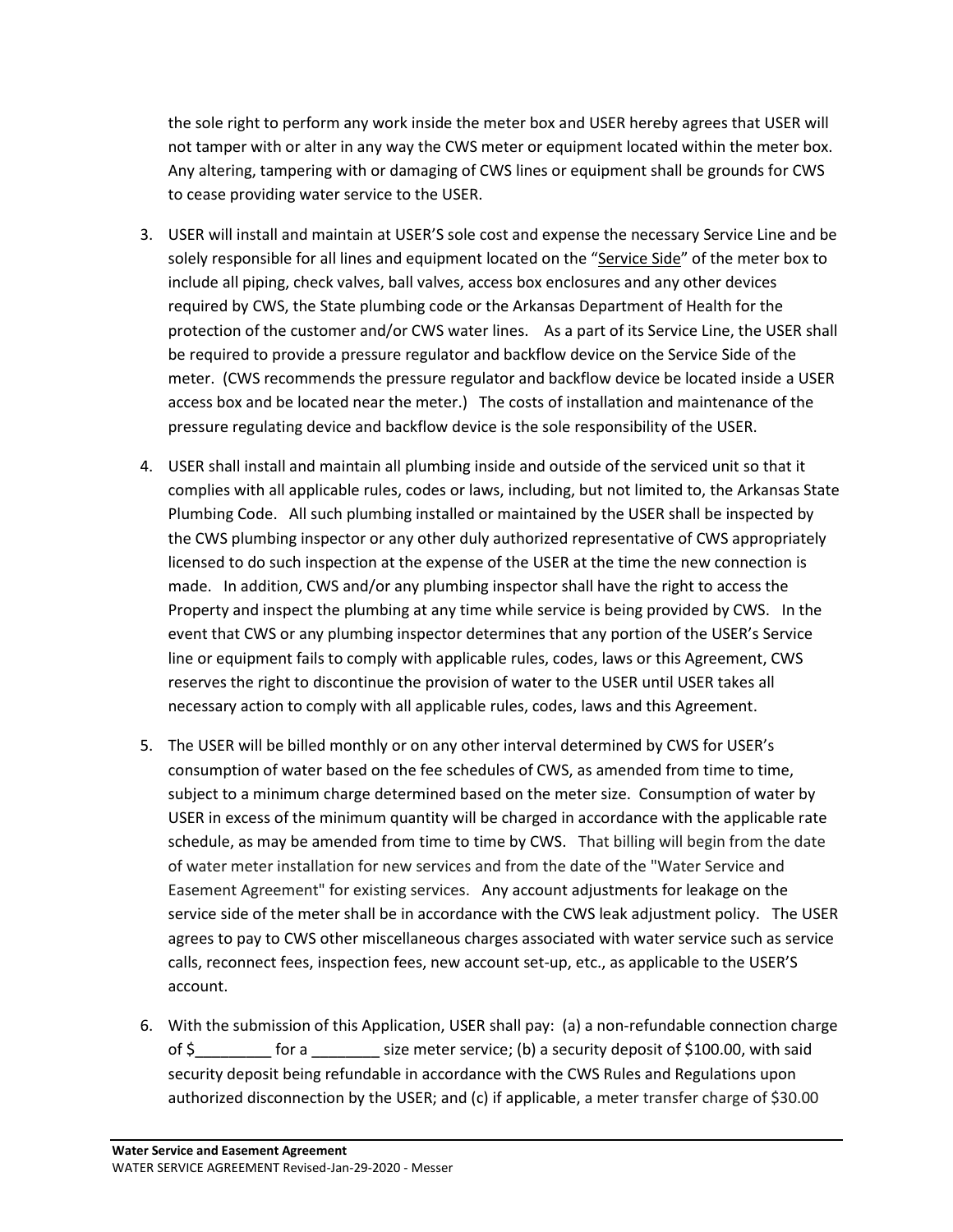for transfer of existing meters from an existing customer account to a new customer account. The meter transfer charge covers the accounting set-up and initial field meter reading costs. Upon disconnection, the security deposit will be applied toward any debt owed by USER to CWS.

- 7. That if the USER authorizes disconnection from the water system, the USER may do so at no charge. However, if at a future date, service is again desired to the Property, a connection fee of \$30.00 a month to a maximum of 10 months of inactivity, plus a \$35.00 service charge will be required. Reconnection of service to the Property shall not be allowed until the USER'S account balance is paid in full and any reconnection fees are paid to CWS.
- 8. All CWS rules, regulations and fees at any time are subject to revision by CWS.
- 9. That if for any reason CWS is not able to provide the USER with long-term water service stipulated by this agreement, the full security deposit amount shall be refunded. If water is provided, CWS provides no guaranties or warranties of any kind against interruption of service or the volume of water that will be provided to USER. When water is provided, CWS will provide such water at the minimum pressure required by Arkansas state law, but otherwise makes no warranties or guaranties of any kind regarding the pressure of the water that will be provided.
- 10. That the function of CWS is to provide the USER with the quality and quantity necessary for potable water usage. That CWS is not obligated under this agreement to provide water necessary to support non-potable uses such as commercial application, laundries, irrigation, fire protection, car washes, etc., however, CWS will make reasonable efforts to provide such service on a non-guaranteed basis when line sizes, storage and pumping capacity exist.
- 11. That the USER requiring new service connection to a residential or commercial facility agrees to notify CWS fifteen (15) working days prior to date of service required. When special permits are applicable, making of the Connection will not commence until permit is obtained from proper authorities. The USER and/or Owner shall provide adequate site layout and elevation information to allow proper placement and alignment of the "Connection" and meter box location.
- 12. The USER does hereby grant CWS and its authorized representative a non-exclusive perpetual easement over, across, through and under the Property for the purposes of: (a) installing, maintaining and repairing the Connection, which shall include all lines, water meter boxes, water meter and related equipment; and (b) inspecting the lines and equipment for the Service Line and equipment providing water service to the USER's residential or commercial structure. Such easement, includes, but is not limited to providing CWS with the right to excavate and refill ditches and/or trenches required for the Connection. In connection with this Easement, the USER and/or the Owner hereby release CWS from damages of any kind that might occur to the Property caused by or relating to the activities contemplated by this Agreement, including but not limited to any actions CWS must take in making necessary repairs to its water system or equipment.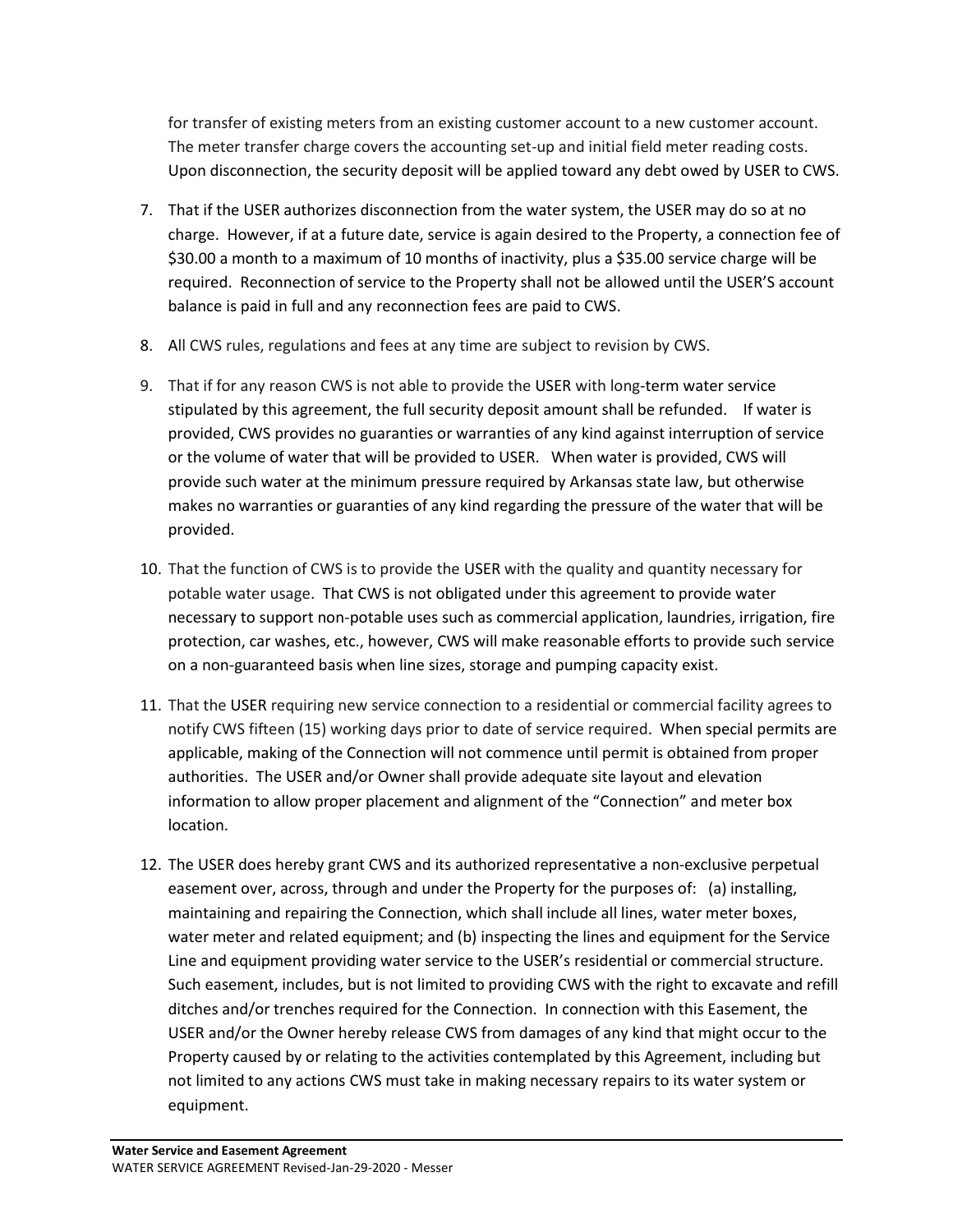13. That the USER shall submit to CWS upon application for water service, an Arkansas Department of Health, Division of Sanitary Services, approved "Sewage Disposal Permit" or a "Certification Letter" from the local wastewater utility stating that an appropriate central sewage disposal system is available to serve the USER'S property. The USER shall also submit to CWS, applicable plumbing plans of residential or commercial units when required.

14. Special Provisions:

\_\_\_\_\_\_\_\_\_\_\_\_\_\_\_\_\_\_\_\_\_\_\_\_\_\_\_\_\_\_\_\_\_\_\_\_\_\_\_\_\_\_\_\_\_\_\_\_\_\_\_\_\_\_\_\_\_\_\_\_\_\_\_\_\_\_\_\_\_\_\_\_\_\_\_

\_\_\_\_\_\_\_\_\_\_\_\_\_\_\_\_\_\_\_\_\_\_\_\_\_\_\_\_\_\_\_\_\_\_\_\_\_\_\_\_\_\_\_\_\_\_\_\_\_\_\_\_\_\_\_\_\_\_\_\_\_\_\_\_\_\_\_\_\_\_\_\_\_\_\_

\_\_\_\_\_\_\_\_\_\_\_\_\_\_\_\_\_\_\_\_\_\_\_\_\_\_\_\_\_\_\_\_\_\_\_\_\_\_\_\_\_\_\_\_\_\_\_\_\_\_\_\_\_\_\_\_\_\_\_\_\_\_\_\_\_\_\_\_\_\_\_\_\_\_

15. Definitions:

**Service Line** – The line connecting from the outlet side of the meter to the residential or commercial unit served on the Property.

**Connection** – The physical connection of the water system from the main line to the water meter and meter box.

**Service Side** – The side of the water service installation from the outlet side of the meter to the residential or commercial unit served, as well as the complete plumbing system of the residential or commercial unit being served

**Water Meter** – A device installed in a pipe under pressure for measuring and registering the quantity of water passing through it.

**Cross Connection** – Any arrangement of pipes, fittings, fixtures, or devices that connects a nonpotable system to a potable system.

**Potable Water** – The characteristic that describes water that does not contain objectionable solution, contamination, minerals or infective agents and is considered satisfactory for domestic consumption.

**Backflow** – A hydraulic condition, caused by a difference in pressure, in which non-potable water or other fluids flow into a potable water system.

**Anti-Siphon Devices** – Devices installed on a plumbing system or service line to prevent backflow into the potable water system.

**User**– The person (s) or legal entity whose name appears on the "Water Service and Easement Agreement".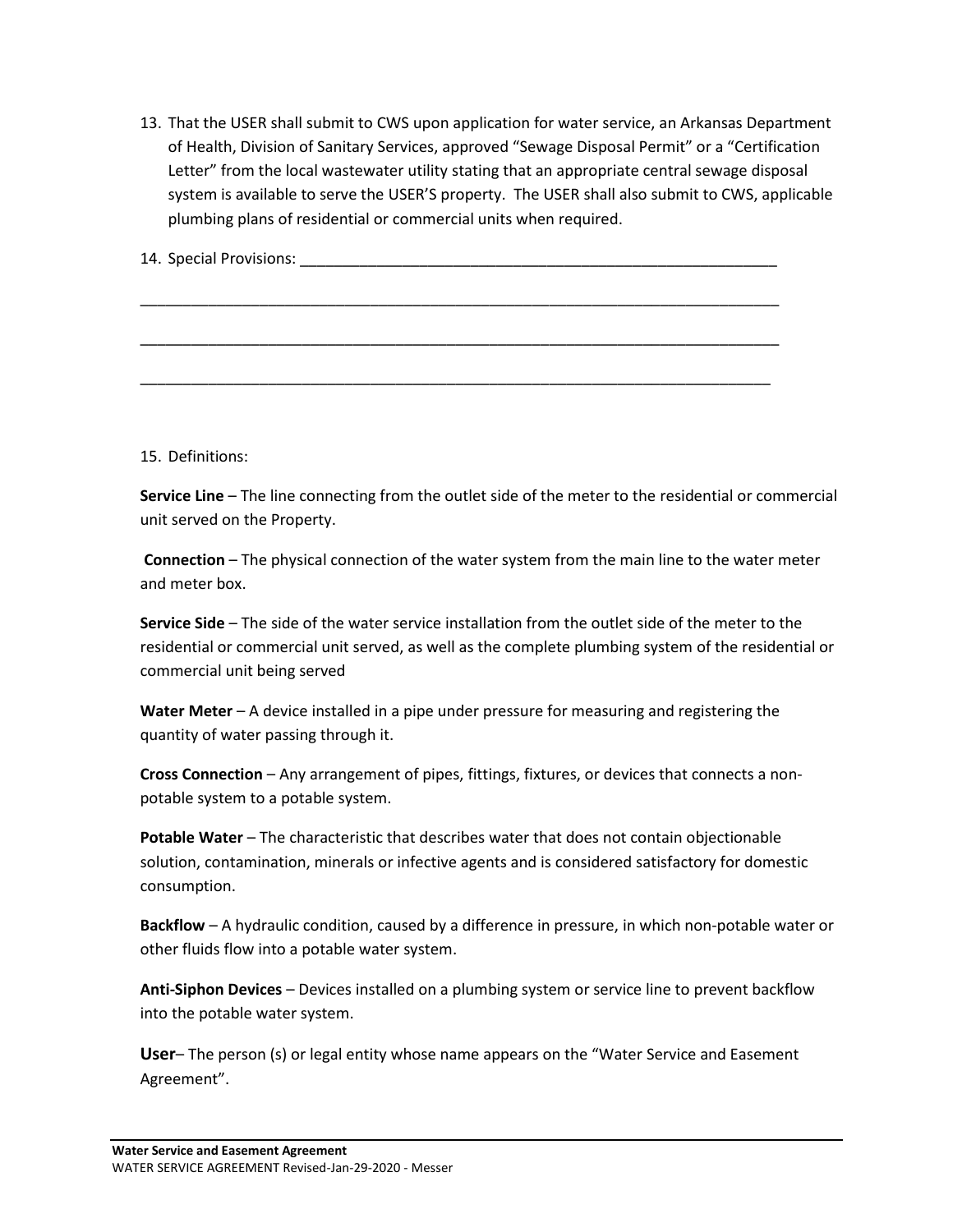**Pressure Regulator** – A valve with a horizontal disc for reducing water pressure in a main or a service line automatically to a preset value.

**Easement** – An interest in land owned by another that entitles its holder to a specific limited use.

**Owner** – The legal owner of the Property according to the records maintained in the office of the Circuit Clerk where the Property is located.

**Disconnection of Service** – The disconnection period in which the user requests no water service (meter pulled) but still remains as an inactive customer record of Community Water System. During this period the user receives no monthly billing.

This "Water Service and Easement Agreement" shall constitute a covenant running with the land and shall therefore be binding on the USER, the Owner and their heirs, successors and assigns. This Agreement shall constitute the entire agreement by and between the parties hereto with reference to the installation of a Connection serving the Property.

WITNESS or signatures on this \_\_\_\_\_\_\_\_day of \_\_\_\_\_\_\_\_\_\_\_\_\_\_\_\_\_\_\_\_\_, 20\_\_\_\_\_\_\_.

| BY:                                                                       |
|---------------------------------------------------------------------------|
| <b>USER</b>                                                               |
|                                                                           |
|                                                                           |
| <b>OWNER</b>                                                              |
| Community Water System Public Water Authority<br>of the state of Arkansas |
|                                                                           |
| Title:                                                                    |